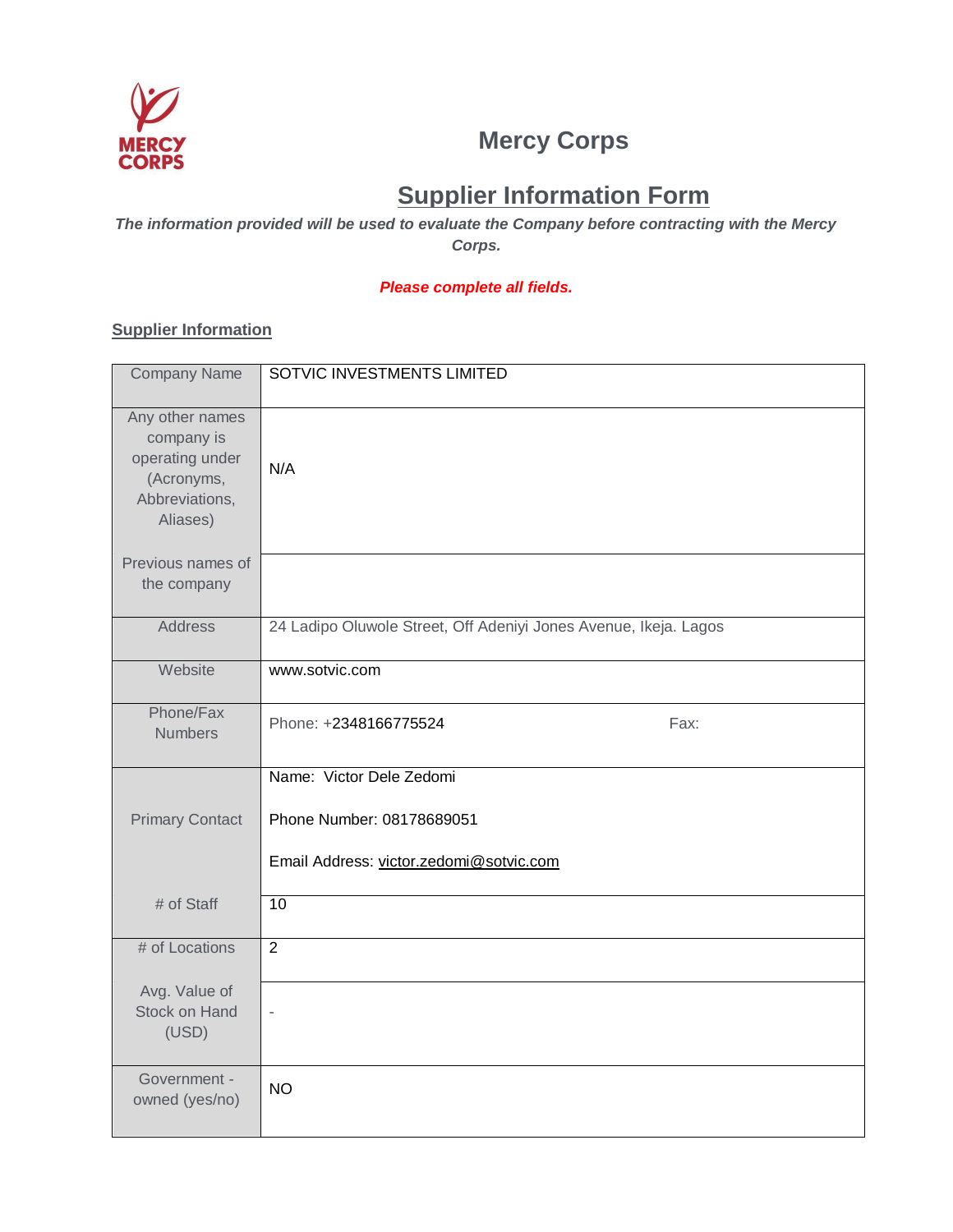| Name(s) of Board<br>of Directors | VICTOR DELE ZEDOMI, SOTONYE RUTH ZEDOMI, CLIFFORD ALLEN |
|----------------------------------|---------------------------------------------------------|
| Name(s) of                       |                                                         |
| Company                          | <b>VICTOR DELE ZEDOMI</b>                               |
| Owner(s)                         |                                                         |
| Parent companies,                | N/A                                                     |
| if any                           |                                                         |
|                                  |                                                         |
| Subsidiary or                    |                                                         |
| affiliate                        | <b>CUSSONS TECHNOLOGY NIGERIA LIMITED</b>               |
| companies, if any                |                                                         |
|                                  |                                                         |

**Financial Information**

|                         | ACCOUNT NUMBER: 1015329016                    |  |
|-------------------------|-----------------------------------------------|--|
| Account Number,         |                                               |  |
|                         |                                               |  |
| Bank Name and           | <b>BANK NAME: ZENITH BANK PLC</b>             |  |
| <b>Address</b>          |                                               |  |
|                         |                                               |  |
|                         | ADDRESS: 10A ISOLO ROAD, LAGOS.               |  |
|                         |                                               |  |
|                         |                                               |  |
| Name under which        |                                               |  |
| company is              | SOTVIC INVESTMENTS LIMITED                    |  |
| registered at bank      |                                               |  |
|                         |                                               |  |
|                         |                                               |  |
| <b>Payment Terms:</b>   | ACCORDING TO THE PAYMENT TERMS OF MERCY CORPS |  |
|                         |                                               |  |
|                         |                                               |  |
| Do you agree to         |                                               |  |
| payment after           |                                               |  |
|                         |                                               |  |
| service delivery?       | <b>YES</b>                                    |  |
|                         |                                               |  |
|                         |                                               |  |
| <b>Specify Standard</b> |                                               |  |
| <b>Payment Terms</b>    |                                               |  |
|                         |                                               |  |
|                         |                                               |  |

### **Product/Service Information**

| List Range of<br><b>Products/Services</b><br><b>Offered</b> | Supply and maintenance of all ICT items and accessories such as Laptops,<br>Desktops, Printers, Toners, Licenses, etc. |
|-------------------------------------------------------------|------------------------------------------------------------------------------------------------------------------------|
|-------------------------------------------------------------|------------------------------------------------------------------------------------------------------------------------|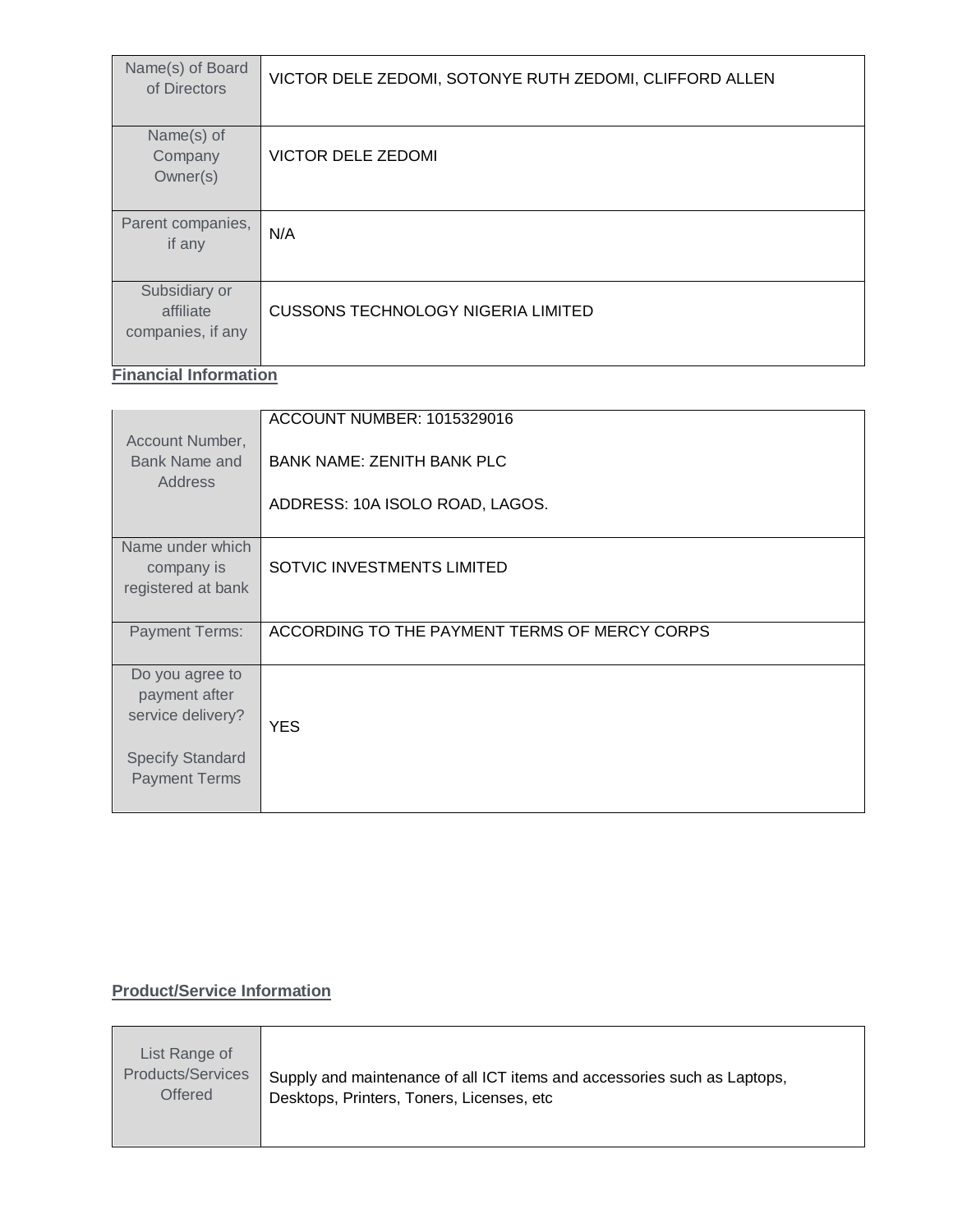| <b>Basis For Pricing</b>       | <b>List Price</b>              |
|--------------------------------|--------------------------------|
| (Catalog, List, etc.)          |                                |
|                                |                                |
| How Long will the              | 180 days                       |
| price remain valid?            |                                |
|                                |                                |
| What is your                   | By Courier or Private Delivery |
| delivery medium?               |                                |
| What is your<br>delivery time? | 3-5 days after PO is received. |

#### **References**

| <b>Client Name:</b> | Contact Name, Phone, Email Address: Alhaji Ismail -08034535797<br>iabdulrahman@fhi360.org         |
|---------------------|---------------------------------------------------------------------------------------------------|
| <b>Client Name:</b> | Contact Name, Phone, Email Address: Mrs Balkisu Ibrahim - 08030836536<br>baibrahim@mercycorps.org |
| <b>Client Name:</b> | Contact Name, Phone, Email Address: Mr Daramola - 07034878225<br>daramola.o@arfh-ng.org           |

#### **Supplier Self-Certification of Eligibility**

Company certifies that:

- 1. It, its affiliates and subsidiaries, owners, officers, directors and key employees (to the best of its knowledge) are not the subject of any government's sanctions, designations, donor rules or prohibitions, or laws prohibiting transactions with it/them. It is not the subject of any donor government investigation into its misconduct with any other recipient of that donors funding.
- 2. It, its affiliates and subsidiaries, owners, officers, directors and key employees have not and do not engage in any form of terrorism or attacks on civilians and do not provide any form of material support or financial resources for individuals or organizations that do engage in any form of terrorism or deliberate attacks on civilians.
- 3. It, its affiliates and subsidiaries, owners, officers, directors and key employees have not and do not engage in weapons or drugs manufacture, transport, sale or distribution.
- 4. It is not in default on any material credit agreement, bankrupt or being wound up, are having its affairs administered by the courts, have entered into arrangements with creditors, have suspended business activities, are the subject of proceedings concerning those matters, or are in any analogous situation arising from a similar procedure provided for in national legislation or regulations.
- 5. It is has not been determined to be in breach of a material contract by any legal body anytime within the past 2 years.
- 6. It pays taxes as and when due and is not currently the subject of any investigation or proceeding related to back-owed taxes.
- 7. It provides workers compensation insurance to its workers in accordance with the laws of the countries where it operates.
- 8. It pays social security obligations as required in the countries where it operates.
- 9. It, its owners, officers and directors have not been convicted of an offense concerning its professional conduct and has not engaged in grave professional misconduct.